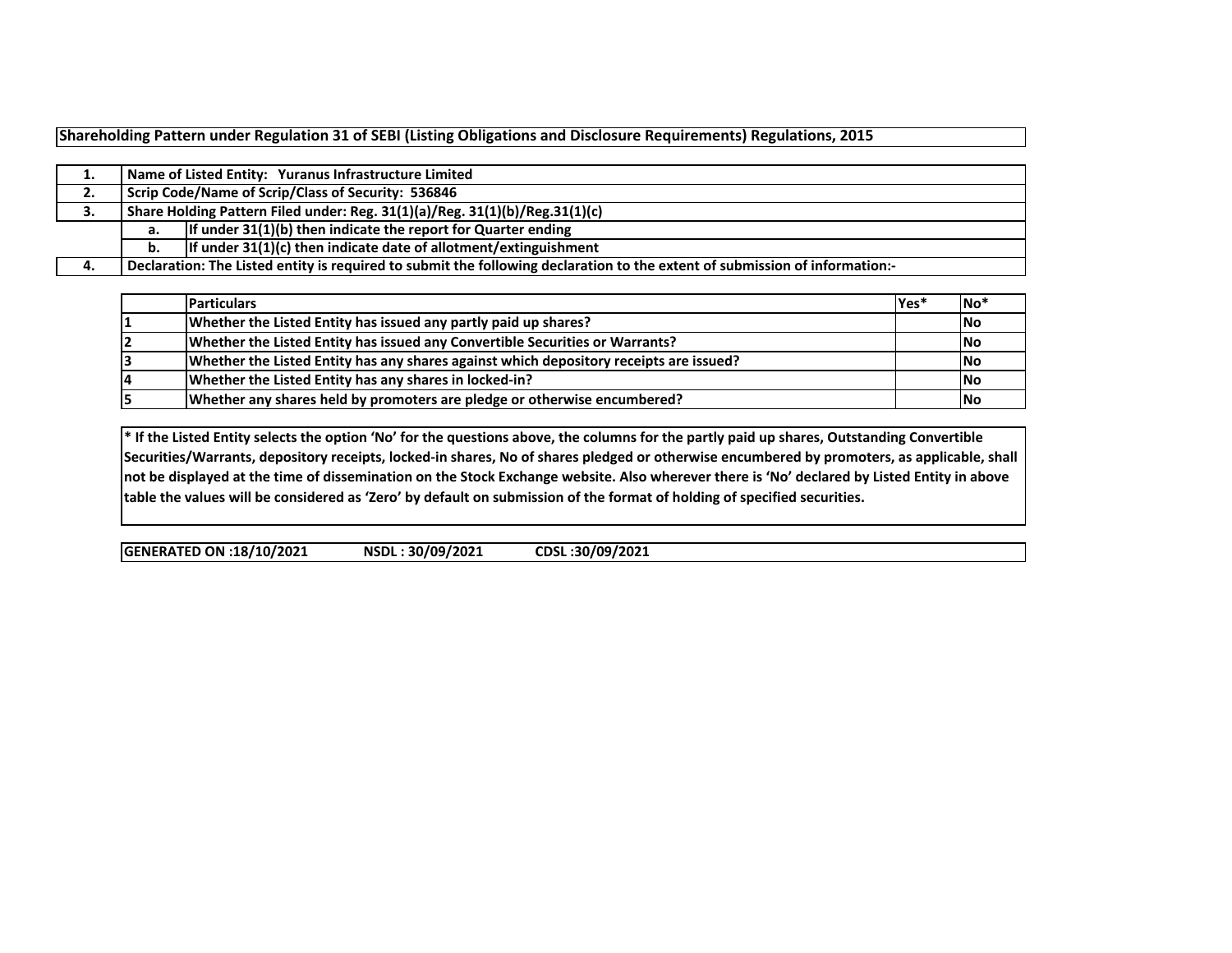### **Yuranus Infrastructure Limited**

# **Table I ‐ Summary Statement holding of specified securities**

|      |                                         |                  |                    |        |                  |                      | Sharehold<br>ing as a % | Number of Voting Rights held in each |              |         |                | <b>Shares</b><br>Underlyin %  | ing, as a  |  |               | <b>Number of Shares</b>                                         |               |                |
|------|-----------------------------------------|------------------|--------------------|--------|------------------|----------------------|-------------------------|--------------------------------------|--------------|---------|----------------|-------------------------------|------------|--|---------------|-----------------------------------------------------------------|---------------|----------------|
|      |                                         |                  |                    |        |                  |                      | of total                |                                      |              |         |                |                               |            |  |               | assuming Number of Locked in pledged or otherwise<br>encumbered |               |                |
|      |                                         |                  |                    | No. of | No. of           |                      | no. of                  | class of securities                  |              |         | Outstandi full |                               | shares     |  |               |                                                                 | Number        |                |
|      |                                         |                  | INo. of            | Partly | <b>Ishares</b>   |                      | shares                  |                                      |              |         |                |                               | conversio  |  |               |                                                                 |               | of equity      |
|      |                                         |                  | fully paid paid-up |        | underlyin        |                      |                         | (calculate No of Voting Rights       |              |         |                | convertibl n of               |            |  | As a % of     |                                                                 | As a % of     | <b>Ishares</b> |
|      |                                         | Nos. of          | up equity equity   |        |                  | Total nos. Id as per |                         |                                      |              |         | Total as a le  |                               | convertibl |  | total         |                                                                 | total         | held in        |
|      |                                         | sharehold shares |                    | shares | Depositor shares |                      | SCRR,                   | Class eg:                            | <b>Class</b> |         | % of           | securities e                  |            |  | <b>Shares</b> |                                                                 | <b>Shares</b> | demateria      |
|      | <b>Category Category of shareholder</b> | ers              | held               | held   | y Receipts held  |                      | 1957)                   |                                      | leg: y       | Total   | $(A+B+C)$      | (including securities No. (a) |            |  | held(b)       | No. (a)                                                         | held(b)       | lised form     |
| (1)  | (II)                                    | (III)            | (IV)               | (V)    | (VI)             | $(VII) =$            | (VIII) As a             |                                      |              | (IX)    |                | (X)                           | $(XI) =$   |  | (XII)         |                                                                 | (XIII)        | (XIV)          |
| (A)  | <b>Promoter &amp; Promoter Group</b>    |                  | 1601100            |        |                  | 1601100              | 45.7457                 | 1601100                              |              | 1601100 | 45.7457        |                               | 45.7457    |  | 0.0000        |                                                                 | 0.0000        | 1601100        |
| (B)  | <b>Public</b>                           | 1100             | 1898900            |        |                  | 1898900 54.2543      |                         | 1898900                              |              | 1898900 | 54.2543        |                               | 54.2543    |  | 0.0000        | NΑ                                                              | <b>NA</b>     | 1018500        |
| (C)  | Non Promoter - Non Public               |                  |                    |        |                  |                      |                         |                                      |              |         |                |                               |            |  | 0.0000        | <b>NA</b>                                                       | <b>NA</b>     |                |
| (C1) | <b>Shares Underlying DRs</b>            |                  |                    |        |                  |                      | 0.0000                  |                                      |              |         | 0.0000         |                               | 0.0000     |  | 0.0000        | ΝA                                                              | <b>NA</b>     |                |
| (C2) | Shares Held By Employee Trust           |                  |                    |        |                  |                      | 0.0000                  |                                      |              |         | 0.0000         |                               | 0.0000     |  | 0.0000        | <b>NA</b>                                                       | <b>NA</b>     |                |
|      | Total                                   | 1108             | 3500000            |        |                  | 3500000              | 100.0000                | 3500000                              |              | 3500000 | 100.0000 0     |                               | 100.0000   |  | 0.0000        |                                                                 | 0.0000        | 2619600        |

**GENERATED ON:18/10/2021 NSDL : 30/09/2021 CDSL :30/09/2021**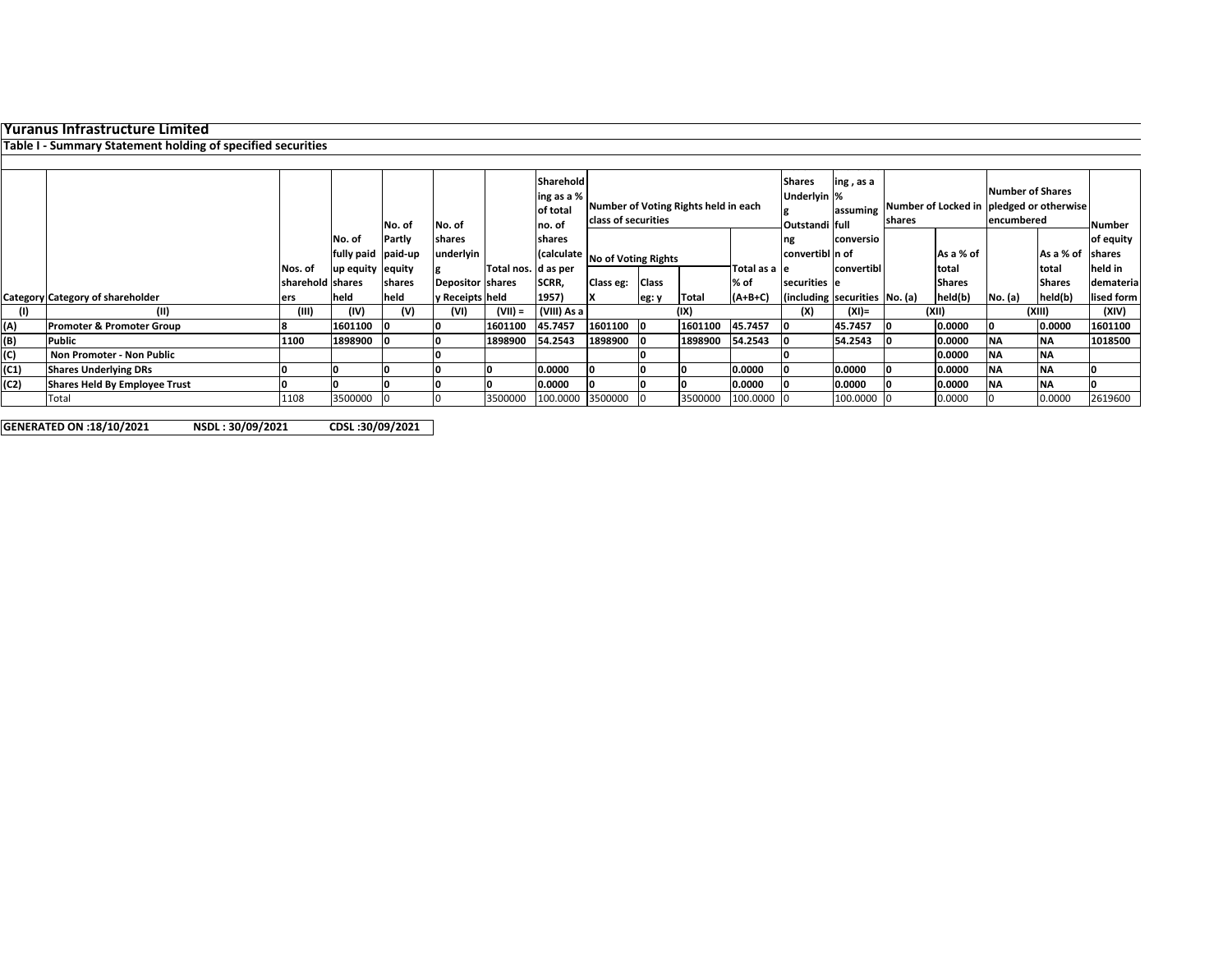|     | Yuranus Infrastructure Limited                                                       |                    |            |                |                          |         |                  |                      |                              |                                                                        |              |              |                |                                                                            |                    |           |               |           |                         |                                       |                         |        |
|-----|--------------------------------------------------------------------------------------|--------------------|------------|----------------|--------------------------|---------|------------------|----------------------|------------------------------|------------------------------------------------------------------------|--------------|--------------|----------------|----------------------------------------------------------------------------|--------------------|-----------|---------------|-----------|-------------------------|---------------------------------------|-------------------------|--------|
|     | Table II - Statement showing shareholding pattern of the Promoter and Promoter Group |                    |            |                |                          |         |                  |                      |                              |                                                                        |              |              |                |                                                                            |                    |           |               |           |                         |                                       |                         |        |
|     |                                                                                      |                    |            |                |                          |         |                  |                      |                              |                                                                        |              |              |                |                                                                            |                    |           |               |           |                         |                                       |                         |        |
|     |                                                                                      |                    |            |                |                          |         | No. of           |                      | Sharehold<br>ing %           | Number of Voting Rights held in each<br>calculated class of securities |              |              |                | <b>Shares</b><br>ing, as a<br>Underly %<br>assuming<br>ing<br>Outstan full |                    |           |               | in shares | <b>Number of Locked</b> | pledged or<br>otherwise<br>encumbered | <b>Number of Shares</b> | Number |
|     |                                                                                      |                    |            |                | No. of                   | Partly  | shares           |                      | as per                       |                                                                        |              |              | ding           |                                                                            | conversio          |           |               |           |                         | of equity                             |                         |        |
|     |                                                                                      |                    |            |                | fully paid               | paid-up | underlyin        |                      | SCRR,                        | <b>No of Voting Rights</b>                                             |              |              | converti n of  |                                                                            |                    | As a % of |               | As a % of | shares                  |                                       |                         |        |
|     |                                                                                      |                    |            |                | Nos. of up equity equity |         |                  | Total nos. 1957 As a |                              |                                                                        |              |              | Total as a ble |                                                                            | convertibl         |           | total         |           | total                   | held in                               |                         |        |
|     |                                                                                      |                    |            | shareh Ishares |                          | shares  | Depositor shares |                      | % of                         |                                                                        | <b>Class</b> |              | % of           | securiti                                                                   |                    |           | <b>Shares</b> |           | <b>Shares</b>           | demateria                             |                         |        |
|     | <b>Category &amp; Name of the shareholders</b>                                       | <b>Entity Type</b> | PAN        | olders         | held                     | held    | y Receipts held  |                      | $(A+B+C2)$ Class eg: X eg: y |                                                                        |              | <b>Total</b> | $(A+B+C)$      | es                                                                         | securities No. (a) |           | held(b)       | No. (a)   | held(b)                 | lised form                            |                         |        |
|     | (1)                                                                                  |                    | (11)       | (III)          | (IV)                     | (V)     | (VI)             | $(VII) =$            | (VIII) As a                  |                                                                        |              | (IX)         |                | (X)                                                                        | (XI)=              |           | (XII)         |           | (XIII)                  | (XIV)                                 |                         |        |
|     | Indian                                                                               |                    |            |                |                          |         |                  |                      |                              |                                                                        |              |              |                |                                                                            |                    |           |               |           |                         |                                       |                         |        |
| (a) | Individuals / Hindu Undivided Family                                                 |                    |            |                | 1601100                  |         | $\Omega$         | 1601100              | 45.7457                      | 1601100                                                                |              | 1601100      | 45.7457        | I۵                                                                         | 45.7457            |           | 0.0000        |           | 0.0000                  | 1601100                               |                         |        |
|     | Dinesh Navinchandra Desai                                                            | Promoters          | AASPD6095J |                | 833800                   |         | In               | 833800               | 23.8229                      | 833800                                                                 |              | 833800       | 23.8229        |                                                                            | 23.8229            |           | 0.0000        |           | 0.0000                  | 833800                                |                         |        |
|     | Leena Dinesh Desai                                                                   | Promoters          | ACPPD2678G |                | 529200                   |         |                  | 529200               | 15.1200                      | 529200                                                                 |              | 529200       | 15.1200        |                                                                            | 15.1200            |           | 0.0000        |           | 0.0000                  | 529200                                |                         |        |
|     | Ila Mayur Desai                                                                      | Promoters          | ACPPD2679H |                | 155000                   |         |                  | 155000               | 4.4286                       | 155000                                                                 |              | 155000       | 4.4286         |                                                                            | 4.4286             |           | 0.0000        |           | 0.0000                  | 155000                                |                         |        |
|     | Viral Mayurkumar Desai                                                               | Promoters          | ATGPD4977N |                | 45000                    |         |                  | 45000                | 1.2857                       | 45000                                                                  |              | 45000        | 1.2857         |                                                                            | 1.2857             |           | 0.0000        |           | 0.0000                  | 45000                                 |                         |        |
|     | Kalgi Pankhil Desai                                                                  | Promoters          | BMGPS4195B |                | 10000                    |         |                  | 10000                | 0.2857                       | 10000                                                                  |              | 10000        | 0.2857         |                                                                            | 0.2857             |           | 0.0000        |           | 0.0000                  | 10000                                 |                         |        |
|     | Nisha Mohit Desai                                                                    | Promoters          | AMVPG9255A |                | 10000                    |         | In               | 10000                | 0.2857                       | 10000                                                                  |              | 10000        | 0.2857         |                                                                            | 0.2857             |           | 0.0000        |           | 0.0000                  | 10000                                 |                         |        |
|     | Pankhil Dineshbhai Desai                                                             | Promoters          | AMVPD4408L |                | 9100                     |         | In               | 9100                 | 0.2600                       | 9100                                                                   |              | 9100         | 0.2600         |                                                                            | 0.2600             |           | 0.0000        |           | 0.0000                  | 9100                                  |                         |        |
|     | Mohit Dinesh Desai                                                                   | Promoters          | AHAPD9684L |                | 9000                     |         |                  | 9000                 | 0.2571                       | 9000                                                                   |              | 9000         | 0.2571         |                                                                            | 0.2571             |           | 0.0000        |           | 0.0000                  | 9000                                  |                         |        |
| (b) | Central Government / State Government(s)                                             |                    |            |                |                          |         | I۵               |                      | 0.0000                       |                                                                        | In.          |              | 0.0000         |                                                                            | 0.0000             |           | 0.0000        |           | 0.0000                  |                                       |                         |        |
| (c) | <b>Financial Institutions / Banks</b>                                                |                    |            |                |                          |         | $\Omega$         |                      | 0.0000                       | n.                                                                     | ١n           |              | 0.0000         |                                                                            | 0.0000             |           | 0.0000        |           | 0.0000                  |                                       |                         |        |
| (d) | Any Other (Specify)                                                                  |                    |            |                |                          |         | <b>n</b>         |                      | 0.0000                       |                                                                        | 'n           |              | 0.0000         |                                                                            | 0.0000             |           | 0.0000        |           | 0.0000                  |                                       |                         |        |
|     | Sub Total (A)(1)                                                                     |                    |            |                | 1601100                  |         | I۵               | 1601100              | 45.7457                      | 1601100                                                                |              | 1601100      | 45.7457        |                                                                            | 45.7457            |           | 0.0000        |           | 0.0000                  | 1601100                               |                         |        |
|     | Foreign                                                                              |                    |            |                |                          |         |                  |                      |                              |                                                                        |              |              |                |                                                                            |                    |           |               |           |                         |                                       |                         |        |
|     | Individuals (Non-Resident Individuals / Foreign                                      |                    |            |                |                          |         |                  |                      |                              |                                                                        |              |              |                |                                                                            |                    |           |               |           |                         |                                       |                         |        |
| (a) | Individuals)                                                                         |                    |            |                |                          |         | I۵               |                      | 0.0000                       |                                                                        | O            |              | 0.0000         | ١O                                                                         | 0.0000             |           | 0.0000        |           | 0.0000                  |                                       |                         |        |
| (b) | Government                                                                           |                    |            |                |                          |         | <b>n</b>         |                      | 0.0000                       |                                                                        | <b>n</b>     |              | 0.0000         |                                                                            | 0.0000             |           | 0.0000        |           | 0.0000                  |                                       |                         |        |
| (c) | <b>Institutions</b>                                                                  |                    |            |                |                          |         | <b>n</b>         |                      | 0.0000                       |                                                                        | n            |              | 0.0000         |                                                                            | 0.0000             |           | 0.0000        |           | 0.0000                  |                                       |                         |        |
| (d) | Foreign Portfolio Investor                                                           |                    |            |                |                          |         | <b>n</b>         |                      | 0.0000                       |                                                                        | <sup>0</sup> |              | 0.0000         |                                                                            | 0.0000             |           | 0.0000        |           | 0.0000                  |                                       |                         |        |
| (e) | Any Other (Specify)                                                                  |                    |            |                |                          |         | <b>n</b>         |                      | 0.0000                       |                                                                        | n            |              | 0.0000         |                                                                            | 0.0000             |           | 0.0000        |           | 0.0000                  |                                       |                         |        |
|     | Sub Total (A)(2)                                                                     |                    |            |                |                          |         | 'n               |                      | 0.0000                       |                                                                        | n            |              | 0.0000         |                                                                            | 0.0000             |           | 0.0000        |           | 0.0000                  |                                       |                         |        |
|     | <b>Total Shareholding Of Promoter And Promoter</b>                                   |                    |            |                |                          |         |                  |                      |                              |                                                                        |              |              |                |                                                                            |                    |           |               |           |                         |                                       |                         |        |
|     | Group (A)= (A)(1)+(A)(2)                                                             |                    |            |                | 1601100                  |         | I۵               | 1601100 45.7457      |                              | 1601100                                                                | ın           | 1601100      | 45.7457        | ١o                                                                         | 45.7457            |           | 0.0000        |           | 0.0000                  | 1601100                               |                         |        |

Details of Shares which remain unclaimed may be given hear along with details such as number of shareholders, outstanding shares held in demat/unclaimed suspense account, voting rights **which are frozen etc.**

### **Note**

**(1) PAN would not be displayed on website of Stock Exchange(s)**

(2) The term 'Encumbrance' has the same meaning as assigned under regulation 28(3) of SEBI (Substantial Acquisition of Shares and Takeovers) Regulations, 2011

**GENERATED ON:18/10/2021 NSDL : 30/09/2021 CDSL :30/09/2021**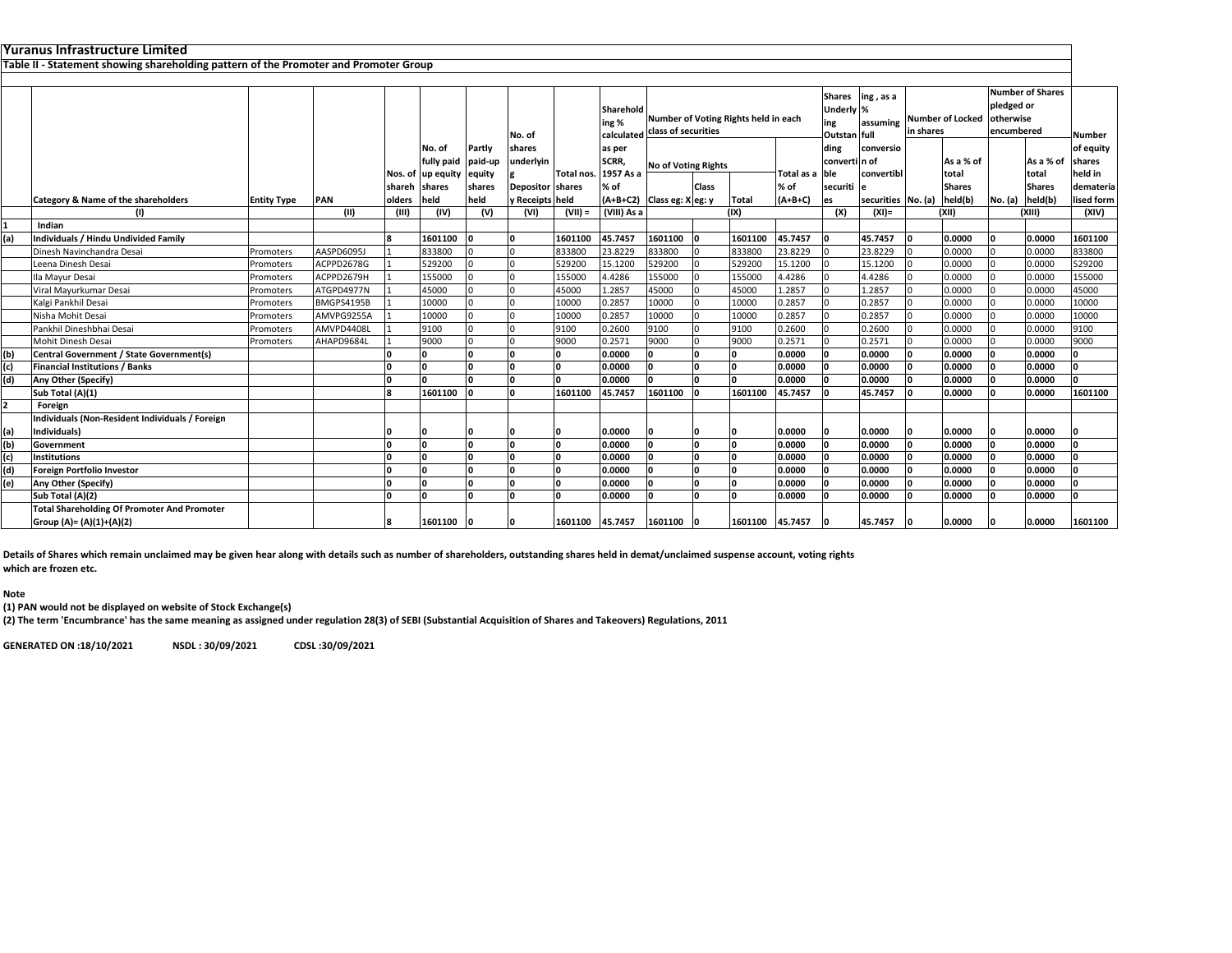|     | Yuranus Infrastructure Limited                                               |                          |                 |                   |                      |                      |                        |                     |                 |                                          |                        |                                      |                       |                    |                         |                  |                         |                        |                      |
|-----|------------------------------------------------------------------------------|--------------------------|-----------------|-------------------|----------------------|----------------------|------------------------|---------------------|-----------------|------------------------------------------|------------------------|--------------------------------------|-----------------------|--------------------|-------------------------|------------------|-------------------------|------------------------|----------------------|
|     | Table III - Statement showing shareholding pattern of the Public shareholder |                          |                 |                   |                      |                      |                        |                     |                 |                                          |                        |                                      |                       |                    |                         |                  |                         |                        |                      |
|     |                                                                              |                          |                 |                   |                      |                      |                        |                     |                 |                                          |                        |                                      |                       |                    |                         |                  |                         |                        |                      |
|     |                                                                              |                          |                 |                   |                      |                      |                        |                     |                 |                                          |                        |                                      | <b>Shares</b>         | ing, as a          |                         |                  | <b>Number of Shares</b> |                        |                      |
|     |                                                                              |                          |                 |                   |                      | No. of               |                        | Sharehold           |                 |                                          |                        | Number of Voting Rights held in each | Underly %             |                    | <b>Number of Locked</b> |                  |                         | pledged or otherwise   |                      |
|     |                                                                              |                          |                 |                   |                      | shares               |                        | ing %<br>calculated |                 | class of securities                      |                        |                                      | ing<br>Outstan full   | assuming           | in shares               |                  | encumbered              |                        |                      |
|     |                                                                              |                          |                 | No. of            |                      | underly              |                        |                     |                 |                                          |                        |                                      |                       |                    |                         |                  |                         |                        | Number               |
|     |                                                                              |                          |                 | fully             | <b>Partly</b>        | ing                  |                        | as per<br>SCRR,     |                 |                                          |                        |                                      | ding<br>convert in of | conversio          |                         | As a % of        |                         | As a % of              | of equity            |
|     |                                                                              |                          | Nos. of         | paid up<br>equity | paid-up<br>equity    | Deposit Total<br>ory | nos.                   | 1957 As a           |                 | <b>No of Voting Rights</b><br>Total as a |                        | ible                                 | convertibl            |                    | total                   |                  | total                   | shares<br>held in      |                      |
|     |                                                                              |                          | sharehol shares |                   | shares               | Receipt shares       |                        | % of                | Class           | Class eg:                                |                        | % of                                 | securiti e            |                    |                         | <b>Shares</b>    |                         | <b>Shares</b>          | demateria            |
|     | Category & Name of the shareholders   PAN                                    |                          | ders            | held              | held                 |                      | held                   | $(A+B+C2)$          | eg: X           |                                          | <b>Total</b>           | $(A+B+C)$                            | es                    | securities No. (a) |                         | held(b)          | No. (a)                 | held(b)                | lised form           |
|     | (1)                                                                          | (11)                     | (III)           | (IV)              | (V)                  | (VI)                 | $(VII) =$              | (VIII) As a         |                 |                                          | (IX)                   |                                      | (X)                   | $(XI) =$           |                         | (XII)            |                         | (XIII)                 | (XIV)                |
| 1   | <b>Institutions</b>                                                          |                          |                 |                   |                      |                      |                        |                     |                 |                                          |                        |                                      |                       |                    |                         |                  |                         |                        |                      |
| (a) | <b>Mutual Fund</b>                                                           |                          | O               | O                 | 0                    | n                    | O                      | 0.0000              | O               | O                                        | O                      | 0.0000                               | O                     | 0.0000             | O                       | 0.0000           | <b>NA</b>               | <b>NA</b>              |                      |
| (b) | <b>Venture Capital Funds</b>                                                 |                          | <sup>0</sup>    | ١o                | $\mathbf 0$          | O                    | 0                      | 0.0000              | O               | O                                        | O                      | 0.0000                               | O                     | 0.0000             |                         | 0.0000           | <b>NA</b>               | <b>NA</b>              | l0                   |
| (c) | <b>Alternate Investment Funds</b>                                            |                          | <sup>0</sup>    | ١o                | $\mathbf 0$          | O                    | O                      | 0.0000              | O               | O                                        | O                      | 0.0000                               | O                     | 0.0000             |                         | 0.0000           | NΑ                      | <b>NA</b>              | ۱O                   |
| (d) | <b>Foreign Venture Capital Investors</b>                                     |                          | O               | O                 | O                    | O                    | I٥                     | 0.0000              | O               | I٥                                       | 0                      | 0.0000                               | O                     | 0.0000             | O                       | 0.0000           | <b>NA</b>               | <b>NA</b>              | O                    |
| (e) | <b>Foreign Portfolio Investor</b>                                            |                          | O               | O                 | $\mathbf 0$          | O                    | 0                      | 0.0000              | O               | O                                        | O                      | 0.0000                               |                       | 0.0000             |                         | 0.0000           | <b>NA</b>               | <b>NA</b>              | I۵                   |
| (f) | <b>Financial Institutions / Banks</b>                                        |                          | <sup>0</sup>    | ١o                | O                    | O                    | <b>O</b>               | 0.0000              | O               | O                                        | O                      | 0.0000                               |                       | 0.0000             |                         | 0.0000           | <b>NA</b>               | <b>NA</b>              | n                    |
| (g) | <b>Insurance Companies</b>                                                   |                          | O               | O                 | O                    | O                    | O                      | 0.0000              | O               | O                                        | O                      | 0.0000                               |                       | 0.0000             |                         | 0.0000           | <b>NA</b>               | <b>NA</b>              | l n                  |
| (h) | <b>Provident Funds/ Pension Funds</b>                                        |                          | O               | O                 | I٥                   | 0                    | I٥                     | 0.0000              | O               | O                                        | O                      | 0.0000                               |                       | 0.0000             |                         | 0.0000           | <b>NA</b>               | <b>NA</b>              | <sup>0</sup>         |
| (i) | Any Other (Specify)                                                          |                          | <sup>0</sup>    | ١o                | O                    | <sup>0</sup>         | 0                      | 0.0000              | O               | $\Omega$                                 | O                      | 0.0000                               |                       | 0.0000             |                         | 0.0000           | <b>NA</b>               | <b>NA</b>              | l n                  |
|     | Sub Total (B)(1)                                                             |                          | n               | I٥                | O                    | 0                    | O                      | 0.0000              | I۵              | $\Omega$                                 | <sup>0</sup>           | 0.0000                               |                       | 0.0000             |                         | 0.0000           | <b>NA</b>               | <b>NA</b>              | I۵                   |
|     | <b>Central Government/ State</b>                                             |                          |                 |                   |                      |                      |                        |                     |                 |                                          |                        |                                      |                       |                    |                         |                  |                         |                        |                      |
| 2   | Government(s)/ President of India                                            |                          |                 |                   |                      |                      |                        |                     |                 |                                          |                        |                                      |                       |                    |                         |                  |                         |                        |                      |
|     | Sub Total (B)(2)                                                             |                          | <sup>0</sup>    | I٥                | O                    | O                    | 0                      | 0.0000              | O               | O                                        | O                      | 0.0000                               | O                     | 0.0000             | O                       | 0.0000           | <b>NA</b>               | <b>NA</b>              | l0                   |
| 3   | <b>Non-Institutions</b>                                                      |                          |                 |                   |                      |                      |                        |                     |                 |                                          |                        |                                      |                       |                    |                         |                  |                         |                        |                      |
| (a) | Individuals                                                                  |                          |                 | O                 | 0                    |                      |                        |                     |                 |                                          |                        |                                      |                       |                    | O                       |                  | NΑ                      | <b>NA</b>              |                      |
|     | Individual shareholders holding                                              |                          |                 |                   |                      |                      |                        |                     |                 |                                          |                        |                                      |                       |                    |                         |                  |                         |                        |                      |
|     | nominal share capital up to Rs. 2                                            |                          |                 |                   |                      |                      |                        |                     |                 |                                          |                        |                                      |                       |                    |                         |                  |                         |                        |                      |
|     | lakhs.                                                                       |                          | 1052            | 644772            | 10                   | 0                    |                        | 644772 18.4221      | 644772 0        |                                          |                        | 644772 18.4221                       | 0                     | 18.4221            | 10                      | 0.0000           | <b>NA</b>               | <b>NA</b>              | 261772               |
|     | ii. Individual shareholders holding                                          |                          |                 |                   |                      |                      |                        |                     |                 |                                          |                        |                                      |                       |                    |                         |                  |                         |                        |                      |
|     | nominal share capital in excess of Rs. 2                                     |                          |                 |                   |                      |                      |                        |                     |                 |                                          |                        |                                      |                       |                    |                         |                  |                         |                        |                      |
|     | lakhs.                                                                       |                          | 13              | 948014 0          |                      | O                    |                        | 948014 27.0861      | 948014 0        |                                          |                        | 948014 27.0861                       | 0                     | 27.0861            | 10                      | 0.0000           | NΑ                      | <b>NA</b>              | 738414               |
|     | Abubakar Abdulla Malbari                                                     | ACJPM2642P               |                 | 78621             | l0                   | $\overline{0}$       | 78621                  | 2.2463              | 78621           | $\Omega$                                 | 78621                  | 2.2463                               | $\Omega$              | 2.2463             |                         | 0.0000           | <b>NA</b>               | <b>NA</b>              | 78621                |
|     | Atulbhai Kantilal Dagli                                                      | AAWPD8596N               |                 | 60071             | $\overline{0}$       |                      | 60071                  | 1.7163              | 60071           | $\Omega$                                 | 60071                  | L.7163                               |                       | 1.7163             |                         | 0.0000           | <b>NA</b>               | <b>NA</b>              | 60071                |
|     | <b>Bharat Chhabildas Shah</b>                                                | ANTPS9010J               |                 | 82500             | l O                  |                      | 82500                  | 2.3571              | 82500           |                                          | 82500                  | 2.3571                               |                       | 2.3571             |                         | 0.0000           | <b>NA</b>               | <b>NA</b>              | 82500                |
|     | Jainam Bharat Shah                                                           | AXXPS0063R               |                 | 130000            |                      |                      | 130000 3.7143          |                     | 130000          |                                          | 130000                 | 3.7143                               |                       | 3.7143             |                         | 0.0000           | <b>NA</b>               | <b>NA</b>              | 130000               |
|     | Jayshree Bharat Shah                                                         | ARQPS0884H               |                 | 115000            | $\overline{0}$       | 0                    | 115000 3.2857          |                     | 115000          | I <sub>0</sub>                           | 115000                 | 3.2857                               | $\overline{0}$        | 3.2857             |                         | 0.0000           | <b>NA</b>               | <b>NA</b>              | 115000               |
|     | Kinjal Kintan Shah                                                           | BHTPS6265A               |                 | 44900             | $\overline{0}$       |                      | 44900                  | 1.2829              | 44900           |                                          | 44900                  | 1.2829                               | <sup>0</sup>          | 1.2829             |                         | 0.0000           | <b>NA</b>               | <b>NA</b>              | 44900                |
|     | Krupali Rishit Shah                                                          | CPOPS3892F               |                 | 39365             | $\overline{0}$<br>l0 | $\Omega$<br>n.       | 39365                  | 1.1247              | 39365           | 0                                        | 39365                  | 1.1247                               | n                     | 1.1247             |                         | 0.0000           | <b>NA</b>               | <b>NA</b><br><b>NA</b> | 39365                |
|     | Maulik Arunbhai Shah                                                         | AXLPS9483P               |                 | 61881             |                      |                      | 61881                  | 1.7680              | 61881           | I0                                       | 61881                  | 1.7680                               |                       | 1.7680             |                         | 0.0000           | <b>NA</b>               |                        | 61881<br>$\mathbf 0$ |
|     | Satyanarayan J Kabra<br>Vijay Choudhary                                      | ADGPK2858M<br>ACJPC9036B |                 | 209600 0<br>39900 | $\overline{0}$       | $\overline{0}$       | 209600 5.9886<br>39900 | 1.1400              | 209600<br>39900 | $\overline{0}$                           | 209600 5.9886<br>39900 | 1.1400                               | 0                     | 5.9886<br>1.1400   |                         | 0.0000<br>0.0000 | <b>NA</b><br>NA         | <b>NA</b><br><b>NA</b> | 39900                |
| (b) | <b>NBFCs registered with RBI</b>                                             |                          | O               | O                 | ١o                   | O                    | 0                      | 0.0000              | O               | 0                                        | 0                      | 0.0000                               | 0                     | 0.0000             |                         | 0.0000           | <b>NA</b>               | <b>NA</b>              | O                    |
|     | <b>Trust Employee</b>                                                        |                          | $\mathbf{0}$    | O                 | o                    | O                    | O                      | 0.0000              | O               | 0                                        | O                      | 0.0000                               | 0                     | 0.0000             |                         | 0.0000           | <b>NA</b>               | <b>NA</b>              | O                    |
|     | <b>Overseas Depositories (holding DRs)</b>                                   |                          |                 |                   |                      |                      |                        |                     |                 |                                          |                        |                                      |                       |                    |                         |                  |                         |                        |                      |
| (d) | (balancing figure)                                                           |                          | n               | 0                 | $\mathbf 0$          | O                    | 0                      | 0.0000              | O               | 0                                        |                        | 0.0000                               | 0                     | 0.0000             | 10                      | 0.0000           | <b>NA</b>               | <b>NA</b>              | <sup>0</sup>         |
|     |                                                                              |                          |                 |                   |                      |                      |                        |                     |                 |                                          |                        |                                      |                       |                    |                         |                  |                         |                        |                      |
| (c) | Any Other (Specify)                                                          |                          | 35              | 306114 0          |                      | 0                    | 306114 8.7461          |                     | 306114 0        |                                          | 306114 8.7461          |                                      | 0                     | 8.7461             | 10                      | 0.0000           | NΑ                      | <b>NA</b>              | 18314                |
|     | <b>Hindu Undivided Family</b>                                                |                          | 20              | 10688             | 0                    | O                    | 10688 0.3054           |                     | 10688           | ١o                                       | 10688                  | 0.3054                               | 0                     | 0.3054             | O                       | 0.0000           | <b>NA</b>               | <b>NA</b>              | 10688                |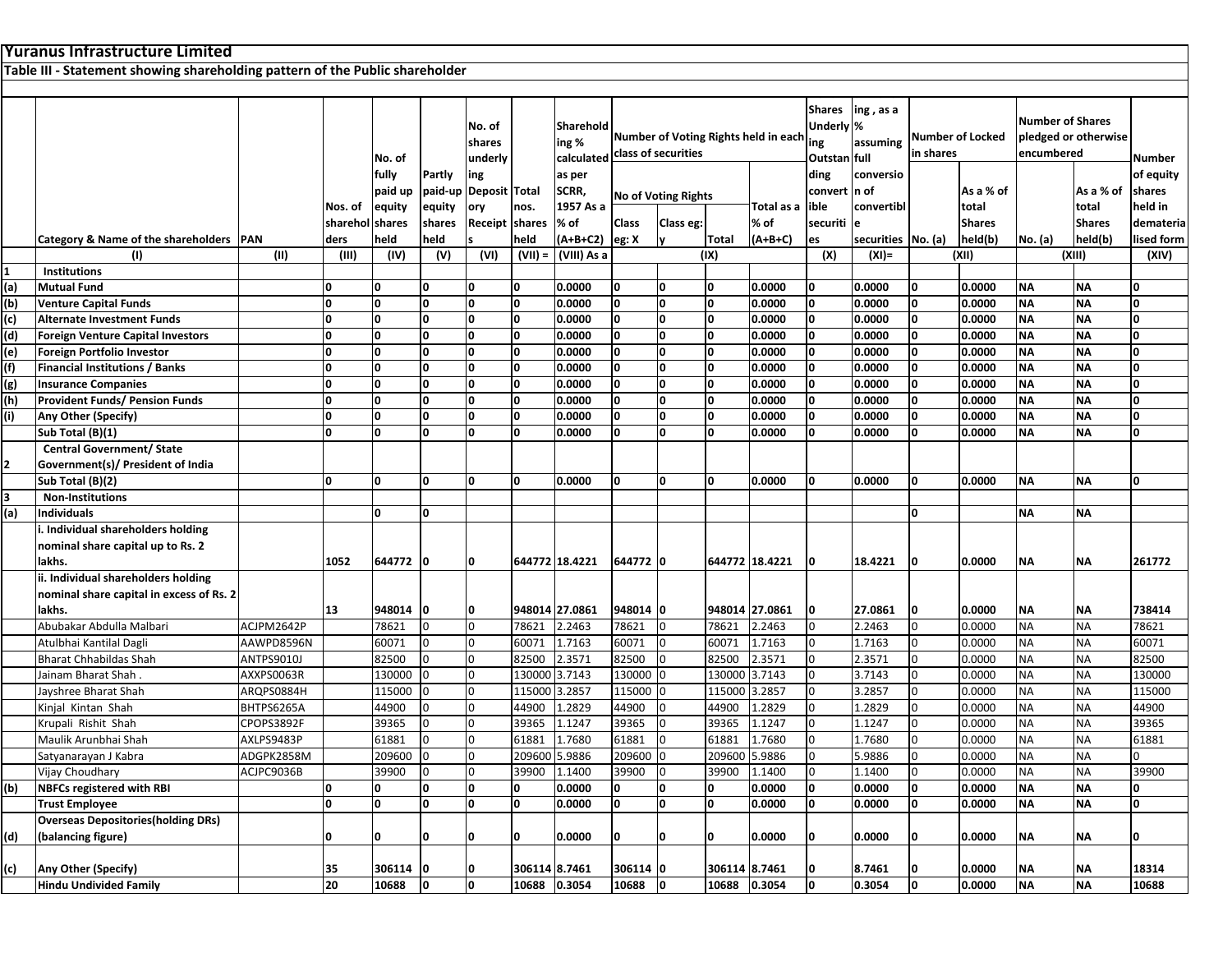| Non Resident Indians (Non Repat) |      | 36100     |  | 36100 1.0314  |         | 36100 0  | 36100          | 1.0314  | 1.0314  | 0.0000 | <b>INA</b> | <b>INA</b> | 200     |
|----------------------------------|------|-----------|--|---------------|---------|----------|----------------|---------|---------|--------|------------|------------|---------|
| <b>Clearing Member</b>           |      |           |  |               | 0.0001  |          |                | 0.0001  | 0.0001  | 0.0000 | <b>NA</b>  | <b>NA</b>  |         |
|                                  |      |           |  |               |         |          |                |         |         |        |            |            |         |
| <b>Bodies Corporate</b>          |      | 259324 0  |  | 259324 7.4093 |         | 259324 0 | 259324  7.4093 |         | 7.4093  | 0.0000 | <b>INA</b> | <b>NA</b>  | 7424    |
| Aabhar Holdings Pvt Ltd          |      | 249400 0  |  | 249400 7.1257 |         | 249400 0 | 249400 7.1257  |         | 7.1257  | 0.0000 |            | <b>INA</b> |         |
|                                  |      |           |  | 189890        |         | 189890   | 189890         |         |         |        |            |            |         |
| Sub Total (B)(3)                 | 1100 | 1898900 0 |  |               | 54.2543 |          |                | 54.2543 | 54.2543 | 0.0000 | <b>INA</b> | <b>NA</b>  | 1018500 |
| Total Public Shareholding (B)=   |      |           |  | 189890        |         | 189890   | 189890         |         |         |        |            |            |         |
| $(B)(1)+(B)(2)+(B)(3)$           | 1100 | 1898900 0 |  |               | 54.2543 |          |                | 54.2543 | 54.2543 | 0.0000 | <b>INA</b> | <b>NA</b>  | 1018500 |

## **Details of the shareholders acting as persons in Concert including their Shareholding (No. and %):**

**No. of shareholders No. of Shares**No. of Shares

Details of Shares which remain unclaimed may be given hear along with details such as number of shareholders, outstanding shares held in demat/unclaimed **suspense account, voting rights which are frozen etc.**

### **Note**

**(1) PAN would not be displayed on website of Stock Exchange(s).**

(2) The above format needs to disclose name of all holders holding more than 1% of total number of shares

(3) W.r.t. the information pertaining to Depository Receipts, the same may be disclosed in the respective columns to the extent information available and the balance to be disclosed as held by custodian.

**GENERATED ON:18/10/2021 NSDL : 30/09/2021 CDSL**